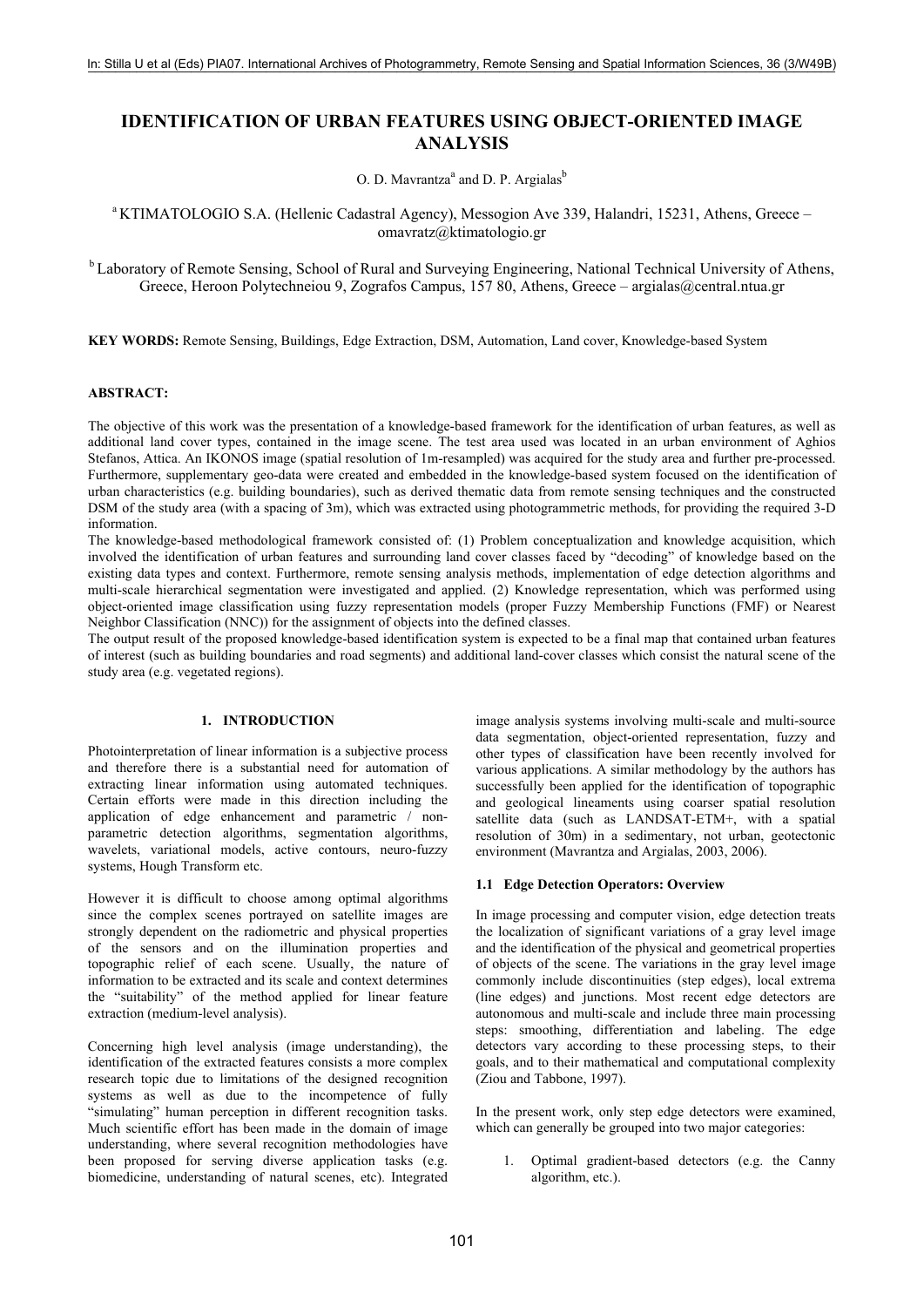2. Operators using parametric fitting models (e.g. the *EDISON* edge detector by Meer and Georgescu (2001), etc)(Ziou and Tabbone, 1997).

## **1.2 Urban Feature Extraction and Mapping: Overview**

Concerning the automatic approach in urban feature extraction (specifically, roads and building boundaries), several categories of processes were applied including:

- 1. Diverse wavelet analysis methods such as edge detection based on scale multiplication (Zang and Bao, 2002), contourlet transform (Do and Vetterli, 2005), etc.
- 2. Snakes (Agouris *et.al.*, 2001), Variational models, geodesic active contours (Mumford and Shah, 1989, Karantzalos, et.al., 2007).
- 3. Optimal edge detection algorithms (Heath et.al., 1997).
- 4. Object oriented image analysis for the identification of informal settlements (Hoffman, 2001).

#### **1.3 Motivation and aim**

From the thorough examination of the literature (as it was also presented in Section 1.2), it is inferred that computer-assisted methods for the extraction of urban features such as building boundaries and road segments were mostly based on the spectral and textural characteristics of these features.

Despite of the good spatial accuracy most of the aforementioned methods provide, redundant non-urban features with similar spectral characteristics were also extracted. In such cases, additional post-processing approaches are required for the discrimination of the urban and the non-urban features (Argialas, et.al, 2007).

On the other hand, optimal edge detectors (e.g. the Canny algorithm) have already been successfully applied on multiscale natural scenes with quite satisfactory results (binary images with one-pixel thickness, efficient length, pixel connectivity and very good spatial (even sub-pixel) accuracy) (Heath et.al., 1997, Mavrantza and Argialas, 2007). The integration of optimal edge detection techniques and a knowledge-based approach would quite sufficiently combine the textural and spectral information of all the intrinsic features of a natural scene portrayed in a satellite image with the spatial and contextual information of their adjacent features for the discrimination of their semantic content. That means the discrimination of urban and non-urban features can be achieved by exploiting the semantic information of the participating features.

The integration of optimal edge detection techniques and a knowledge-based approach has already been investigated by the authors for the extraction and identification of topographic and geologic lineaments with quite successful results (Mavrantza and Argialas, 2006).

## **2. METHODOLOGY AND RESULTS**

## **2.1 Study area and data used**

In the present study, an IKONOS very high resolution (VHR) image of the extended area of Attica Prefecture (Aghios Stefanos area), with a spatial resolution of 1m-resampled and acquired in year 2000 (Figure 1), as well as the Digital Surface Model of the same area with 3m spacing were used as initial input geo-data.

In Figure 1, the pseudocolor composite RGB-421 of the IKONOS VHR multispectral image with spatial resolution of 1m-resampled and size 934x1070 pixels is presented. Manmade features appear with hues of blue, while vegetated areas appear with different hues of red due to the vegetation reflectance in the infrared band.



Figure 1: Pseudocolor composite RGB-421 of the IKONOS VHR image with spatial resolution of 1m-resampled and size 934x1070 pixels.

#### **2.2 Image pre-processing**

In the pre-processing stage, the IKONOS of the study area was geodetically transformed into the Transverse Mercator Projection and the Hellenic Geodetic Datum (HGRS87). The positional accuracy of the georectified image was approximately from 1.5-3.0 meters.

For the implementation of the Pratt evaluation metric (which is in detail described in a following section), an ancillary ground truth (reference) file was required as input. This ground truth file was developed containing all the visually interpreted linear segments related to building boundaries as well as road segments, from the IKONOS image (and verified on the ground), represented with their X, Y coordinates and the total number of the actual edge points (in an ASCII format file).

#### **2.3 Framework for the design of the knowledge-based system**

The present work is a generalized framework of the design of a knowledge–based system for the automated extraction and identification of urban / peri-urban features and additional land cover types of the natural scene (Figure 2).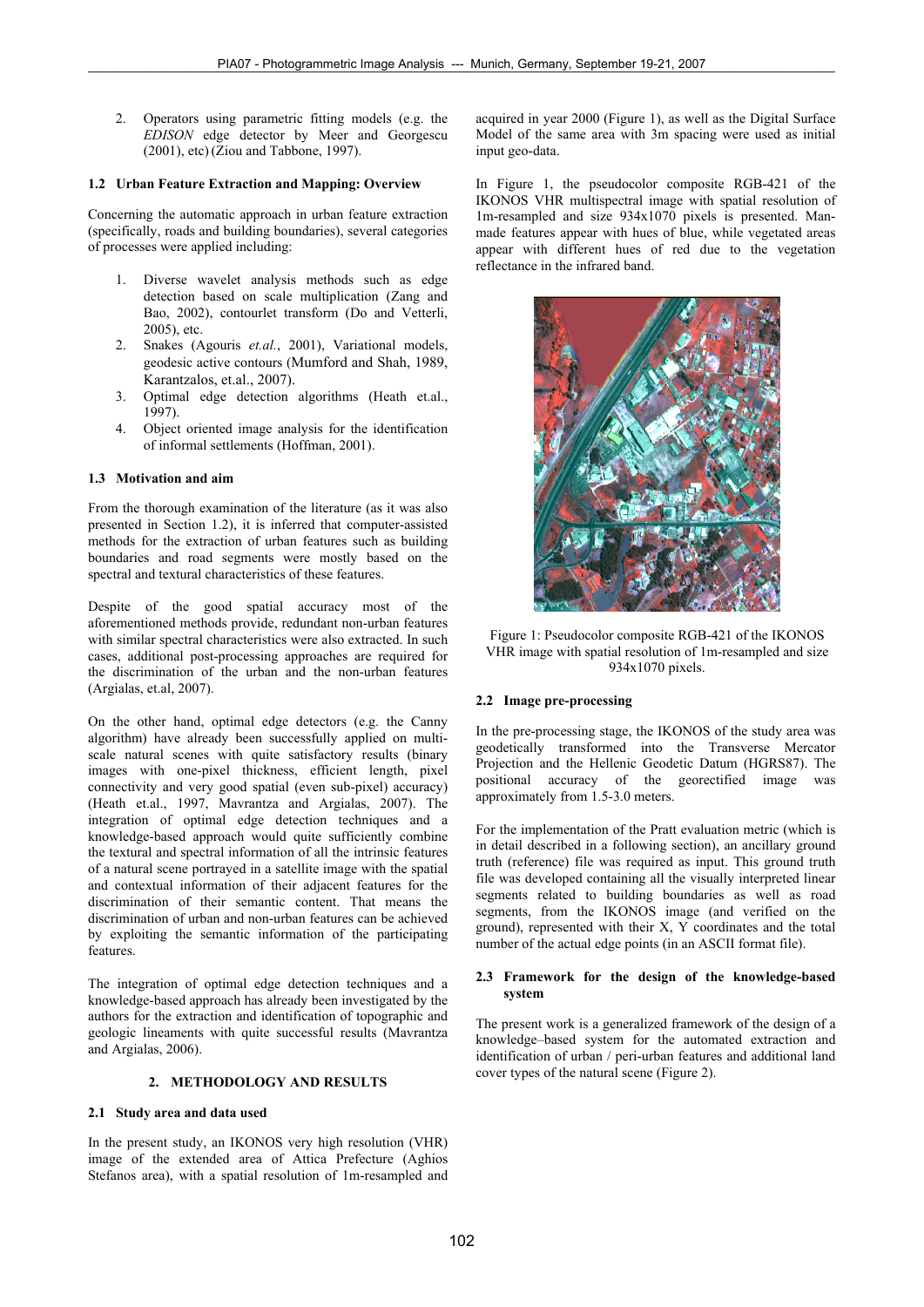

Figure 2: General methodological framework for the extraction and identification of urban features (Mavrantza and Argialas, 2007).

The knowledge-based framework consisted of the following methodological stages:

**1. Problem conceptualization and knowledge acquisition:** At this stage, the identification of urban features and surrounding land cover classes was faced by covering aspects like (a) the determination of the type of acquired and created geo-data in order to assist to the derivation of the information of interest, (b) the categories of expected land cover to be identified, (c) the sources of information to be required for feature identification (e.g. photointerpretative (qualitative) knowledge). In addition, "decoding" of knowledge was performed based on the existing data types and context. Furthermore, low- and medium level image analysis was performed in order to obtain the required geo-data for being introduced to the knowledge-based identification system. Low-level image analysis techniques contained (a) *Remote sensing analysis methods* and (b) *Edge detection algorithms*. The implementation of optimal edge detection algorithms (e.g. the Canny algorithm, the *EDISON* algorithm, etc) as well as their qualitative / quantitative assessment, were performed for the creation of the "optimal edge maps", which contained the highest amount of information of interest and at the same time shall keep the false-positive (redundant edges) at the minimum level. These output edge maps were further introduced into the knowledge-based system for being "transformed" into the final thematic (urban feature) map containing the identified features of interest. Finally, medium level image analysis contained multi-scale hierarchical segmentation (Baatz and Schäpe, 1999) was also performed in order to create object segments to be assigned into semantic land-cover classes in the knowledge-based system.

**2. Knowledge representation:** At this stage, knowledge representation was performed using object-oriented image classification using fuzzy representation. The inherent land cover classes / subclasses were determined at each level of hierarchy according to the type and information content of geodata used. The determination of the proper class / sub-class attributes was based on the following intrinsic image properties: *spectral, geometric, spatial relation and context*. These attributes followed the "general-to-specific" inheritance principle. In addition, the class attributes were connected with *AND / OR / MEAN* logical operators according to each weight

criterion for the further assignment of objects to the corresponding classes. The appropriate fuzzy classification model (proper Fuzzy Membership Functions (FMF) or Nearest Neighbor Classification (NNC)) for the assignment of objects into the defined classes was also determined.

#### **2.4 Remote Sensing Methodology**

During the stage of problem conceptualization and knowledge acquisition, Remote Sensing methods and techniques were applied for the derivation of useful spectral information concerning the land cover types inherent in the satellite images. These methods included RGB colour composition (Figure 1), PCA analysis, ISODATA unsupervised clustering (Figure 3), decorrelation stretching (Figure 4), as well as texture analysis (textural metrics by Haralick). Appropriate thematic maps derived from this stage were introduced into the knowledgebased system for assisting the discrimination of land cover types and the urban features of interest.

Indicatively, selected thematic maps derived from remote sensing techniques are presented in Figures 3 and 4. These thematic maps were used as input to the knowledge-based system for the identification and discrimination of the land cover classes portrayed in the IKONOS image by exploiting their spectral attributes.

In Figure 3 the thematic map using ISODATA unsupervised clustering of the IKONOS image is presented. Urban features (e.g. roads, squares, parking lots) are illustrated with gray colour. Green areas are presented with hues of green. Buildings or building facilities are depicted with beige and lilac colour. The ISODATA classification map was introduced to the knowledge-based system in order to provide information about the spectral attributes and the spatial context of the land cover classes of the image.



Figure 3: Thematic map using ISODATA unsupervised clustering of the IKONOS image.

In Figure 4, the RGB-421 colour composite derived by decorrelation stretching of the IKONOS image bands is presented. Urban features (e.g. roads, squares, parking lots) are illustrated with bluish-green colour.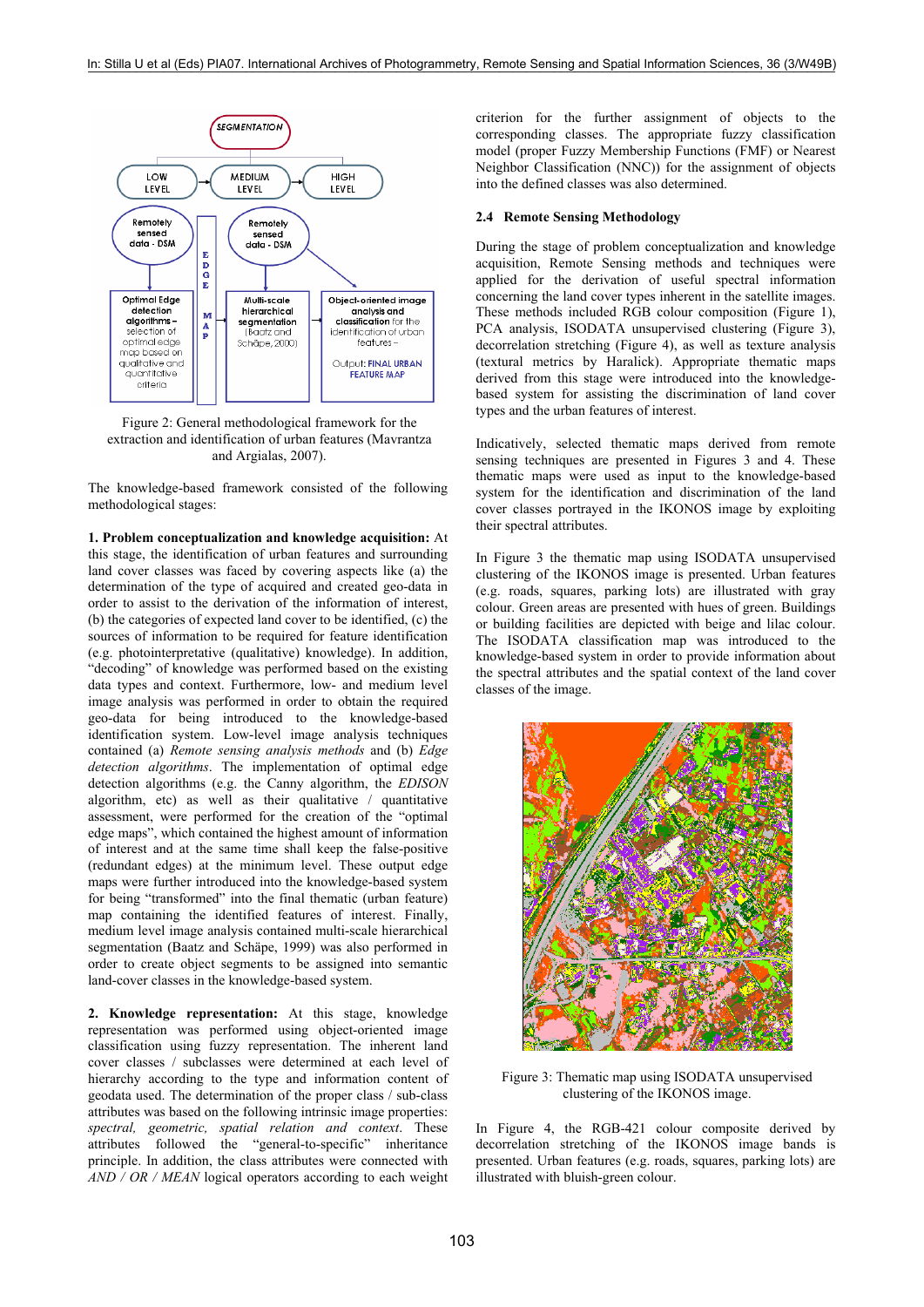

Figure 4: RGB-421 colour composite derived by decorrelation stretching of the IKONOS image bands.

#### **2.5 Optimal edge detection algorithms: Implementation**

On the band 4 of the IKONOS very high resolution image for the study area of Aghios Stefanos, Attica, the following edge detectors were selected, applied and assessed (Mavrantza and Argialas, 2007):

- (a) The Canny edge detection algorithm (Canny, 1986)
- (b) The Rothwell algorithm (Rothwell *et.al.*, 1994)
- (c) The *LOG-LIN* algorithm (Iverson and Zucker, 1995)
- (d) The *SUSAN* operator (Smith and Brady, 1997)
- (e) The anisotropic diffusion algorithm of Black (Black, *et.al*., 1998)
- (f) The Bezdek algorithm (Bezdek, *et.al*., 1998), and
- (g) The *EDISON* algorithm (Meer and Georgescu, 2001)

For each algorithm, the combinations of input parameter sets were selected based on trial-and-error experiments and assessed (a) using the performance evaluation measures of *Pratt* and *Rosenfeld* (Abdou and Pratt, 1979, Kitchen and Rosenfeld, 1981) (Table 1) and (b) by evaluating the optical correspondence to the ground map data for ensuring the "interpretability" of the output edge image.

| <b>ALGORITHMS</b> | <b>ROSENFELD METRICS</b><br><b>IKONOS</b> - band 4 | <b>PRATT METRICS</b><br><b>IKONOS</b> - band 4<br>0,5290 |  |  |
|-------------------|----------------------------------------------------|----------------------------------------------------------|--|--|
| <b>CANNY</b>      | 0,6697                                             |                                                          |  |  |
| <b>ROTHWELL</b>   | 0.6915                                             | 0,4811                                                   |  |  |
| <b>BLACK</b>      | 0,6470                                             | 0,4530                                                   |  |  |
| <b>SUSAN</b>      | 0,7536                                             | 0.5785                                                   |  |  |
| <b>IVERSON</b>    | 0,6372                                             | 0,5984                                                   |  |  |
| <b>BEZDEK</b>     | 0,7708                                             | 0,4989                                                   |  |  |
| <b>EDISON</b>     | 0,6695                                             | 0,5340                                                   |  |  |

Table 1: Performance evaluation metrics (Rosenfeld and Pratt) for the band 4 of the IKONOS satellite image of the study area of Aghios Stefanos

From the stage of the edge detection implementation, the output edge map of the *EDISON* algorithm was selected as the "best" because it fulfils the criteria of (a) good edge extraction (good edge localization, edge connectivity and edge response) and (b) sufficient interpretation ability of the semantic content (according to the qualitative (visual) and quantitative (measurement) criteria set). On the other hand, the output edge map of the application of the Bezdek algorithm was the optimum in terms of visual "interpretabity" and good appearance of semantic information (e.g. building boundaries), but needs further post-processing for achieving sufficient edge connectivity and coherence and edge thickness. These two output maps were inserted into the knowledge-based system in order to be segmented and classified for the production of the final urban feature thematic map (Mavrantza and Argialas, 2007).

Using the *EDISON* algorithm, the best output edge map was derived using the following combination of parameters: a) Gradient=4.00, b) Minimum length=7.00, (c)–(e) Non-maxima suppression:  $Type = line$ ,  $Rank=0.5$  and  $Confidence=0.5$ , (f)-(h)  $T_{high}$  Hysteresis: <u>Type</u> = line, <u>Rank</u>==0.95 and <u>Confidence</u> =0.98, and (i)-(k)  $T_{low}$  Hysteresis: <u>Type</u> = line, <u>Rank</u> =0.99 and Confidence  $=0.96$  (Figure  $5$  – left image). Using the Bezdek algorithm, the best output edge map was derived using the following input parameter values: *Tau*=2.00 and *Binary Threshold*=60.00 (Figure 5 – right image)



Figure 5: **Left**: The *EDISON* output edge map. Indicatively, an area with buildings is delineated with a red ellipse. **Right**: The Bezdek output edge map. The same area as in the left image is delineated with a red ellipse on the right image.

#### **2.6 Multi-scale hierarchical segmentation**

Multi-resolution hierarchical segmentation proposed by Baatz and Schäpe (1999) and object-oriented image analysis were performed in the environment of the *eCognition* object-oriented image analysis software by Definiens. During this procedure, the input data were segmented into raster primitive regions, which were next assigned into defined thematic land cover classes. The hierarchical segmentation of the input geo-data was performed using five (5) segmentation levels in pre-defined order, data membership factor and selected segmentation parameters, so that the physical boundaries of the object classes of upper and lower levels of segmentation hierarchy won't be affected. In Table 2, detailed information is presented about the input geo-data into the knowledge-based system, their type, the segmentation parameters used as well as the performed segmentation order.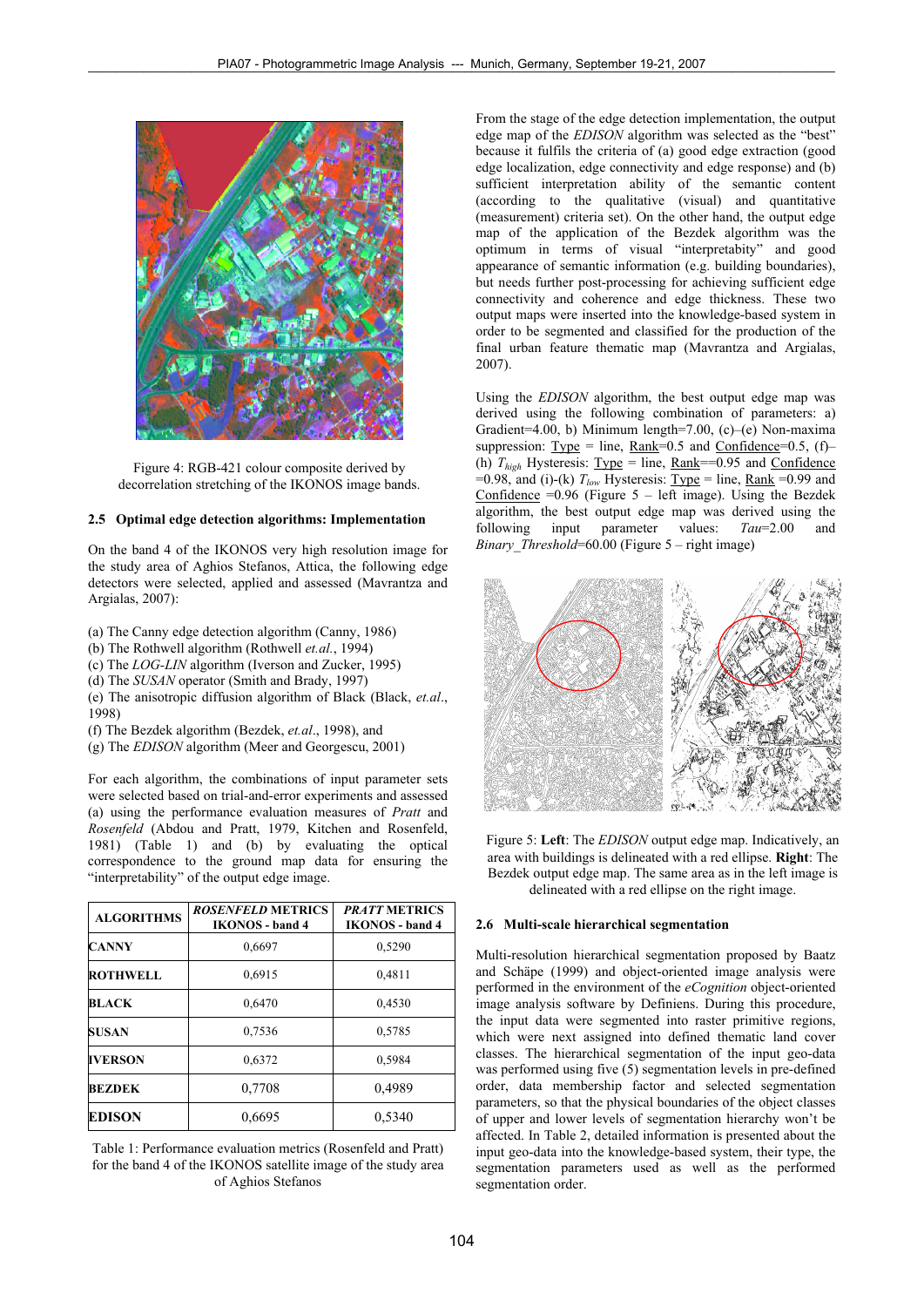| <b>GEODATA</b>                                                                                                                                                                                                      |           | MULTI-SCALE HIERARCHICAL SEGMENTATION PARAMETERS |           | FINAL.<br><b>SEGMENTATION</b><br><b>SEGMENTATION</b><br>ORDER |            |                        |                         |
|---------------------------------------------------------------------------------------------------------------------------------------------------------------------------------------------------------------------|-----------|--------------------------------------------------|-----------|---------------------------------------------------------------|------------|------------------------|-------------------------|
| <b>TYPE</b>                                                                                                                                                                                                         | Scale     | Color                                            | Shape     | <b>Shape Criterion</b>                                        |            | LEVEL.<br>(Levels 1-5) | (Levels 1-5)            |
|                                                                                                                                                                                                                     | Parameter | Citerion                                         | Criterion | Compactness                                                   | Smoothneer |                        |                         |
| <b>BEZDEK</b><br>(membership factor<br>$MF=1.0$ and<br><b>EDISON</b><br>(membership factor<br>0.5) edge detection<br>maps                                                                                           | 10        | 07                                               | 0.3       | 0.5                                                           | 0.5        | 5 (upper)              | Í                       |
| Thematic maps of<br>decorrelation<br>stretch (MF=1.0).<br>PCA (MF=1.0).<br>IKONOS (4 bands)<br>$(MF=1.0)$ .<br><b>BEZDEK</b><br>(membership factor<br>$MF=1.0$ ) and<br><b>EDISON</b><br>(membership factor<br>0.5) | 6         | 07                                               | 0.3       | 0.4                                                           | 0.6        | $\boldsymbol{4}$       | $\overline{\mathbf{z}}$ |
| ISODATA map and<br>IKONOS (4 bands)<br>$(MF=1.0)$                                                                                                                                                                   | 3         | 09                                               | 01        | 0.2                                                           | 0.8        | $\hat{A}$              | 3                       |
| DSM and IKONOS<br>(4 bands) (MF=1.0)                                                                                                                                                                                | 7         | 0 <sub>6</sub>                                   | 04        | 04                                                            | 0.6        | $\overline{2}$         | 4                       |
| EDISON edge<br>detection map<br>(membership factor<br>1.01                                                                                                                                                          | 10        | 0.7                                              | 0.3       | 0.5                                                           | 0.5        | 1 (lower)              | 5                       |

Table 2: Geo-data type, multi-scale segmentation parameters and performed segmentation order during the segmentation process.

#### **2.7 Knowledge-based identification system of urban features**

The knowledge-based identification of the urban and the nonurban features was based on the construction of an objectoriented knowledge base of the inherent land cover classes and the classification (assignment) of the primitive objects derived at the segmentation stage into these semantic classes. A theoretical approach preceded the object-oriented classification process concerning *(a)* the determination of the proper classes / sub-classes of every segmentation level of hierarchy, *(b)* the determination of the class attributes based on the spectral, spatial and contextual characteristics of these classes, *(c)* the determination of the proper fuzzy representation method (Fuzzy Membership Function values or NNC) and finally, *(d)* the proper classification order at each level of hierarchy which also determines the construction of the fuzzy classification rules.

In Figure 6, the class hierarchy is presented, which was used for the object-oriented identification of the inherent land cover classes (urban and non-urban feature classes).



Figure 6: The Class hierarchy used for the object-oriented identification of the inherent land cover classes (urban and non-urban feature classes).

Due to paper length limitation, a fuzzy classification rule (combination of those attributes that determine a class / subclass) is indicatively presented in Figure 7, while in Figure 8 the corresponding Fuzzy Membership Function of a selected attribute is presented.

| <b>Class Description</b>                                                                                                                                                                    |
|---------------------------------------------------------------------------------------------------------------------------------------------------------------------------------------------|
| Name<br>building roof<br>$\blacksquare$<br>Modifiers<br>Parent class for display                                                                                                            |
| $\Box$ Abstract $\Box$ Inactive<br>building roof                                                                                                                                            |
| Contained   My Inherited<br>All<br>Contained<br>and [min]<br>Ė.<br>Existence of main building areas super-objects [1]<br>Mean diff. to neighbors ag_stef_dtm_3m_subdsmaoi1.img<br>innerited |

Figure 7: The attribute set of the definition of class **building roof** – Level 1



Figure 8: Fuzzy Membership Function for the attribute **Mean diff. To neighbors ag\_stef\_dsm\_subdsmaoi1.img**.